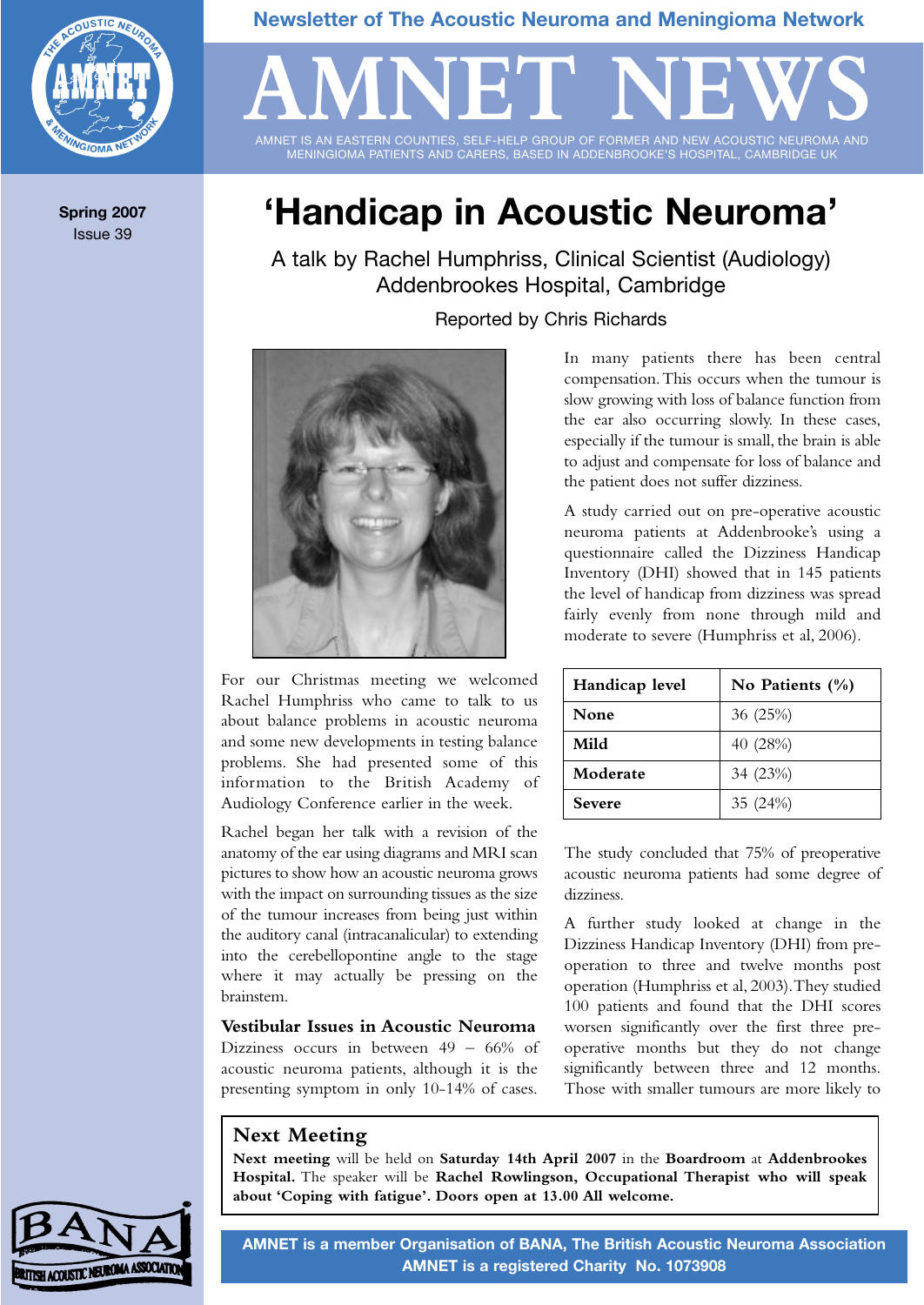have no change in scores pre and post operatively and results in the caloric test to measure the degree of loss of balance show that patients who have lost a larger amount of balance are more likely to have a better outcome after surgery.This information can be helpful in counselling patients before surgery.

Studies have been carried out looking at quality of life in acoustic neuroma patients. A recent study (Myrseth et al 2006) of 199 patients using well recognised questionnaires suggested that vertigo is the symptom which causes the most pronounced negative effect on scores for quality of life with unilateral hearing loss and tinnitus having less effect.

Another study (Martin et al 2001) of 76 patients suggested that postoperatively 74% of patients had some dizziness which was provoked by movement and 28% had incapacitating balance problems. The study also showed severe balance problems being associated with reduced social functioning.

Vestibular rehabilitation consists of exercises which challenge balance and these have been proved to be effective in post operative acoustic neuroma patients. In a move to do something about the degree of dizziness handicap being suffered by pre-operative acoustic neuroma patients vestibular rehabilitation exercises are now being introduced to patients to do before surgery. Vestibular rehabilitation is also being introduced for non surgical patients such as the 'watch and wait' patients and those receiving stereotactic radiosurgery who may also suffer dizziness some for the first time after treatment.

#### **Vestibular evoked myogenic potential (VEMPS)**

Rachel then went on to describe a new technique which is being developed to assist diagnosis and identifying which nerve of balance is being affected by the acoustic neuroma.. Myogenic means muscular and the test is based on the vestibule-collic reflex which is activation of the neck muscles by an acoustic sound stimulus. Balance is maintained through stabilisation of the reflexes from the ear and the eye but also involves the neck muscles which keep the head stable.



The saccule is one of the sensory organs of the inner ear and is primarily related to balance but it also has some sensitivity to sound and this forms the basis of the VEMP test

The purpose of this test is to determine if the saccule, as well the inferior vestibular nerve and central connections, are intact and working normally. The inferior vestibular nerve also serves the posterior semicircular canal while the superior vestibular nerve serves the horizontal and anterior semi-circular canals.

The test is carried out by placing electrodes on the sternocleidomastoid muscle in the neck, on the sternum and on the forehead. These electrodes can monitor the activity of muscles.A series of loud clicks are made into the ear. Sound stimulates the saccule, traverses the vestibular nerve and ganglion to reach the vestibular nucleus in the brainstem. From there, impulses are sent to the neck muscles causing these muscles to contract which will produce a reading from the electrodes. If in an acoustic neuroma patient there is a normal caloric test indicating there is no balance loss but the VEMP response is absent it will indicate that the tumour is affecting the inferior vestibular nerve.This can be helpful to the surgeons when they are planning the operation.This technique is still in it's infancy but it is hoped that it will prove useful in the future to surgeons when planning operations.

Rachel learned about these techniques when she attended the Advanced Balance Course held at Southampton University in June this year. AMNET provided some sponsorship towards her attendance on this course.

We would like to thank Rachel for an interesting and informative talk which was given



This picture, taken at the Christmas meeting, shows some of the members who support our work. From Left to right Margaret Allcock (Trophic stimulators), Thelma and Bill Pye (Newsletter distribution), Neil Bray (Committee member), Chris Richards (Newsletter Editor), Jo See (Treasurer), Jill Laurimore (Secretary), with well earned 'Thank you' gifts.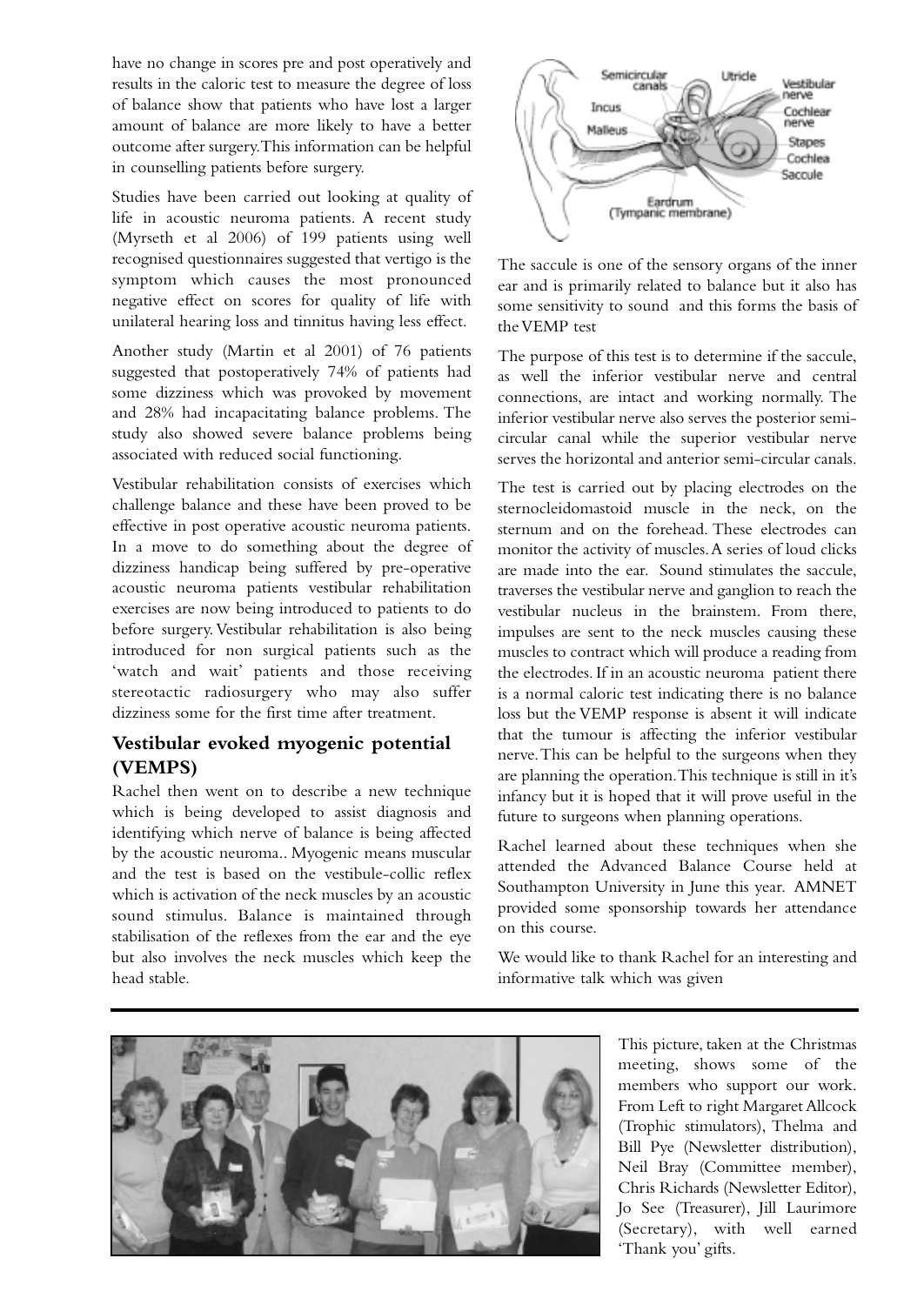# **postbag**

*Thanks to Anne Whitelam for this helpful tip.*

#### Dear Editor,

I just wondered if these few words would be of interest to any acoustic neuroma patients or members. Just before Christmas I went to the doctor with pains in the ear and throat, thinking that I had an ear infection or the like! It turned out that I had shingles on the right side of my head the site of my operation,apparently it affected the trigeminal nerve, I guess it was the weakest point. I have to say the doctor acted quickly and gave me antiviral tablets and I am quite sure that helped me get over the pain much more quickly.The pain was unbelievable and at times I had to resort to a frozen ice pack to give me temporary relief.A month later I am now left with a very red and itchy right forehead and have tried many pills and potions including the doctors' last resort of cortisone cream which aggravated it even more. A friend suggested I used witch hazel cream and this seems to calm it for a while and I can reapply it as and when I need. I hope none of you get this problem, but if you do you may remember the witch hazel! I hope you all have a very happy and healthy New Year. I look forward to seeing you all at the next meeting in April,

Sincerely Anne Whitelam

# **Editorial**

#### Hello Everyone

Welcome to the first edition of AMNET News for 2007. I hope you find it interesting we have the report on Rachel Humphriss' talk on balance from the Christmas meeting, an update from Steve West and an article from Peter Lawrence which outlines his experience in making a decision about treatment of his acoustic neuroma which also included information he gained along the way.

Last year was an eventful year for AMNET in which we hosted BANA's AGM and also held our own 10 year anniversary celebration. For this year we plan to be looking forward to how we can respond to the changes which are taking place in the management and treatment of acoustic neuromas and meningiomas by working with clinicians and other hospital staff in the way which best helps and supports our members and those newly diagnosed with these tumours. I hope those of you who have been with us for a long time as well as new members will support us as we work towards defining our role in a changing environment.Any ideas and suggestions about how we can move forward will be gratefully received.

 $\Lambda$ 

# **Snippets**

# **BANA AGM**

The BANA AGM this year will be held on Saturday 23rd June at Bushey Baptist Church, Chalk Hill, Oxhey, Watford WD19 4BX, and as this is within fairly easy travelling distance we thought some members might be interested in attending and we could possibly organise transport.The speakers will be Mr Addie Grobbelaar who will speak about RAFT – Restoration of Appearance and Function Trust, and Professor Wright who will speak about subtotal removal of Acoustic Neuroma. If you are interested in attending please speak to Alison.

# **Trophic Stimulators**

We are in the process of replacing our Trophic stimulators which can be hired from AMNET through Margaret Allcock on 01493 700256.These have to be used with the help of a physiotherapist and with work can substantially improve facial palsy and synkinesis.We are grateful to The Lindens Clinic (Diana Farragher) for allowing us a substantial discount on the machines which has helped AMNET's finances.

# **Hearing Badges**

These Badges are available from the American Acoustic Neuroma Association. If you would like one please speak to Alison.

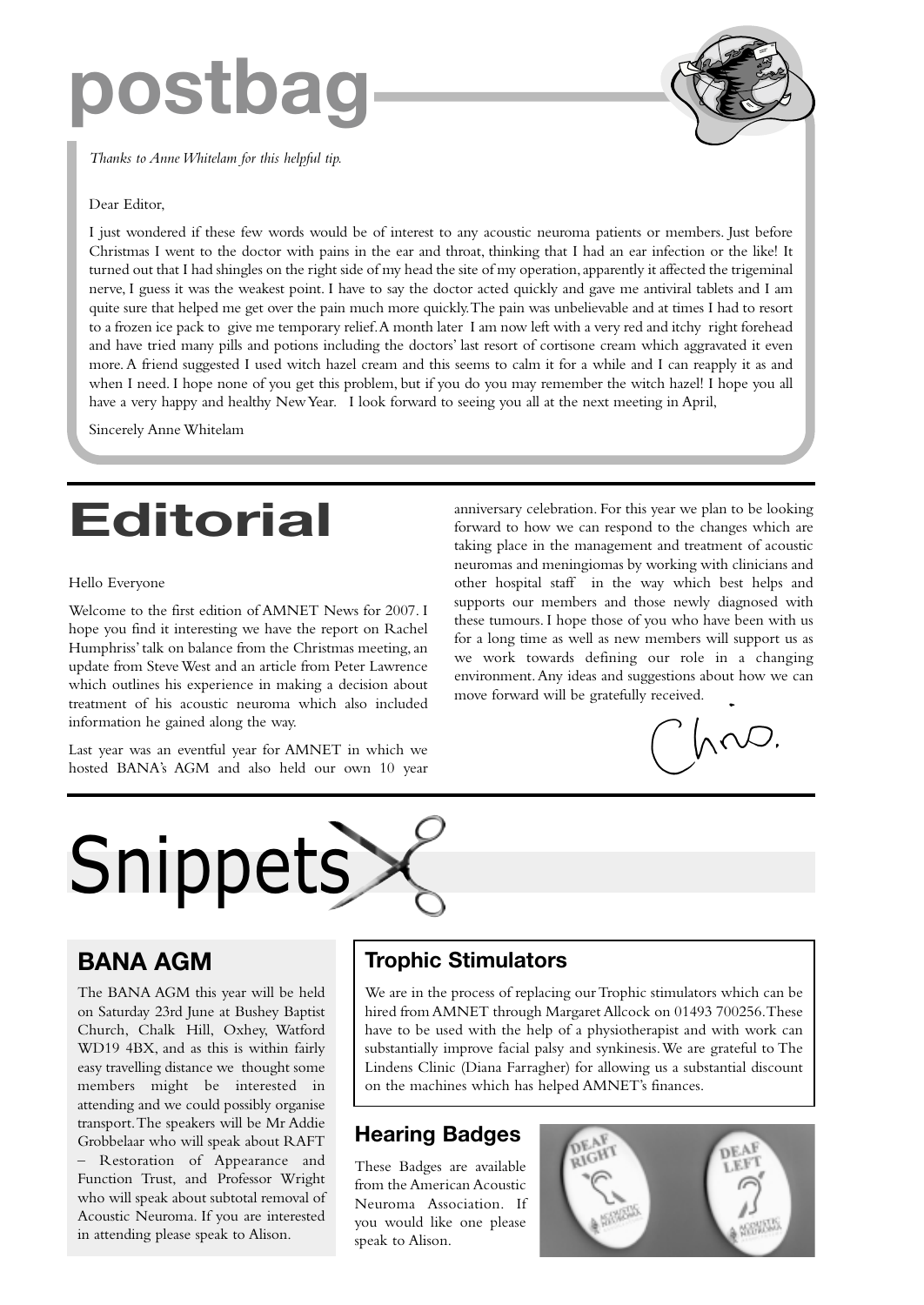*This article was sent in by Andy Johnson is an account of a charity walk undertaken in Snowdonia nine months after surgery to remove an acoustic neuroma nine months earlier. Thanks for the pictures as well Andy – they are inspiring!*



At 8am on the morning of 16th September 2006, date of the last AMNET meeting, I was tucking into a hearty Full English breakfast provided by our jolly landlady who, for those readers who watch too much TV, sounded just like "Mrs Overall" the Julie Walters character in "Acorn Antiques". Together with 8 work colleagues, and 2 dogs, we'd pretty much taken over the Barmouth B&B for the weekend in order to take part in the charity 'Water Aid's, fund raising Corbett challenge.This involves getting a team on to the peak of every mountain over 2500feet high in the UK between noon and 2pm on the same day.

By 9am we were into our walking gear and setting off at the base of Cadair idris in SW Snowdonia. Normally I'd have considered this a fun day out but this time I started out with a degree of trepidation. My acoustic neuroma was removed between Christmas and New Year and this was the first time I'd attempted anything strenuous in the 9 months since.

The first difference I noticed was simply the difficulty in keeping up with my colleagues.We trod a fairly steep but well marked path up to the point where a splendid tarn comes into view, by which time I realised just how unfit I'd become during 3 months of doing nothing post op, followed by another 5 or 6 months of still not doing a great deal! I also have to confess here that having arrived the previous evening we did venture into a local hostelry, in search of food, but didn't leave 'til midnight, so I may not have been at my best for reasons you can imagine.

I plodded on,towards the rear of the group,and we reached the summit at about half past one, where we all stopped to take lunch. We weren't alone; a bright sunny day had brought out lots of walkers including another two teams

# **Cadair Idris**

doing the Corbett challenge. I'd been concerned about my balance, but, although I concentrated a little more than usual on my footing, I had little trouble even on the rocks and scree sections just below the summit. By September I had some recovery of the facial nerve function and was able to smile, after a fashion, but eyebrow, side of the nose and corner of my mouth were still unresponsive. I'd noticed that even during the hayfever season my nostril on the affected side remained dry. Today however, as I worked hard I regularly had to use my handkerchief, even though my "normal" nostril was fine. I found this quite disconcerting and although I still experience this phenomenon for instance when I now go swimming I've been reassured that it's nothing to be concerned about. I wonder how many of us, having undergone this sort of surgery, get a little anxious when these odd symptoms arise. I guess that's one of the great benefits of joining AMNET, being able to discuss things with others in the same situation.

Anyway having reached the peak of Cadair Idris, and enjoyed the spectacular views, our group split into two teams and headed off to our allotted sub-peaks which we reached before the 2pm deadline. The descent was tough on the knees but otherwise fine.

We once again visited a local pub that evening but there was lots of background noise and finding it difficult to follow the conversation I retired before the rest, at about 10.30.

Next morning I learned that a couple of our younger members had visited the "Best night club in Wales", £5/head entry, along the sea front in Barmouth and were now feeling the worse for it. Serves them right I say!

It was a long drive home but we'd had a fun weekend and raised about £1500 between us for Water Aid. My concerns about impaired balance had proved unwarranted and I'm sure the more exercise I do the better it gets, not to mention the benefits of shedding those extra pounds I'd put on earlier in the year.



The group who climbed Cadair Idris.Andy is second from the left on the back row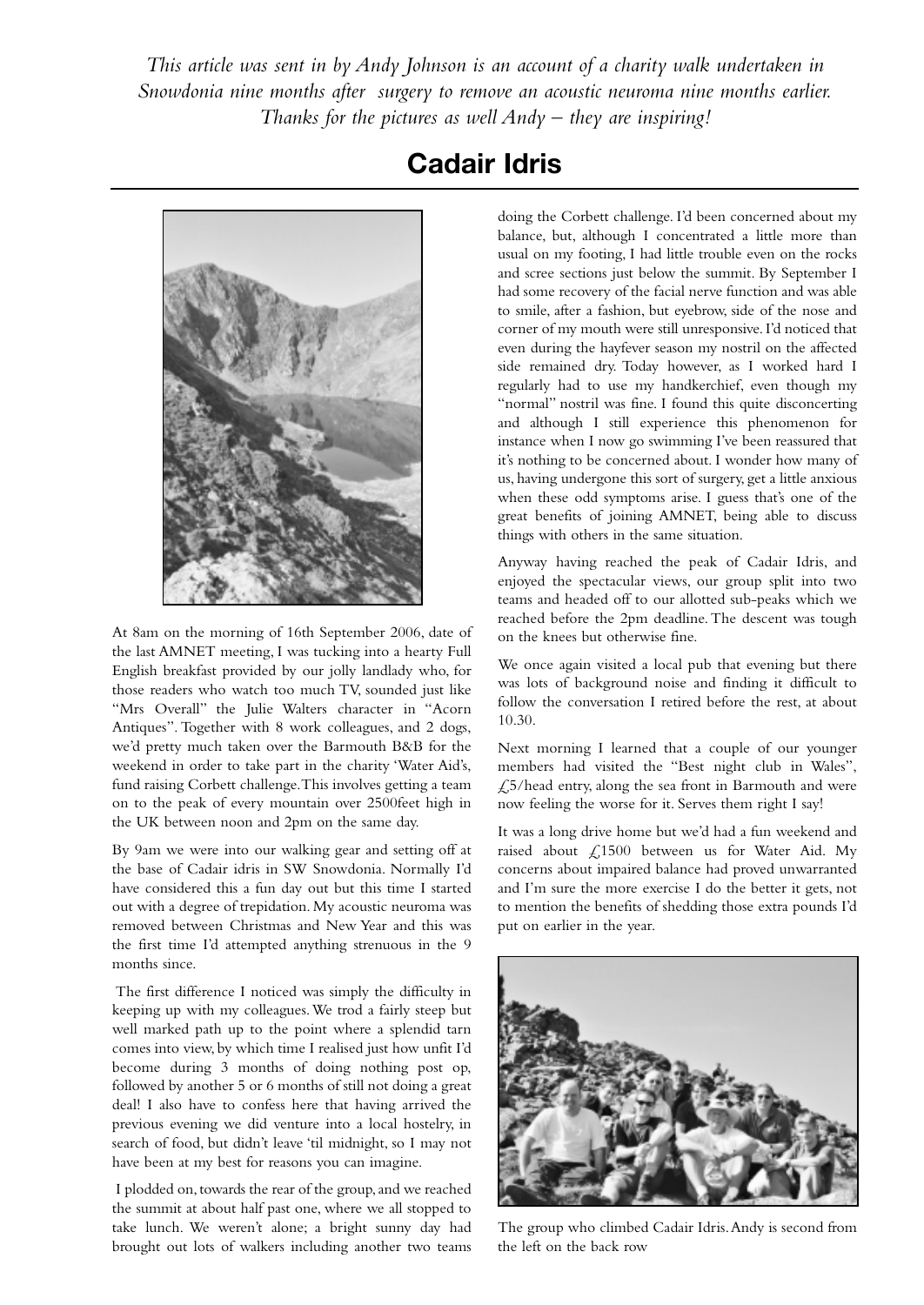*As you will remember Steve West has been keeping us updated with his progress after having Fractionated stereotactic radiotherapy (FSR) as treatment for an acoustic neuroma. He has experienced some setbacks since his last letter which are recounted below.*

#### From Steve West

I thought that other AMNET members may be interested in the latest developments regarding my experiences post FSR treatment for acoustic neuroma in May/June 2006.

Since writing that article for the winter 2006 newsletter, I have unfortunately had to take some time off work due to having some problems which caused me to experience double vision when looking down. I also noticed that my balance was not as good as it should be and I was also getting very tired.

All of these difficulties seemed to come on very suddenly whilst at work during October 2006.

As those of you who read my previous articles will know; my experience of undergoing the Radiotherapy treatment had been very good up to this point.

I contacted the Oncology department at Addenbrookes as soon as I realised that something was not right and I was seen by Mr Burnet the next day and had an MRI scan the following week. Unfortunately there appears to be no direct link between the symptoms I have reported and my having Radiotherapy treatment, so each problem is being treated individually.

On a positive note I was told that the acoustic neuroma has shrunk by 1mm and is showing all indications of the FSR treatment being successful, which is very good news.

I am writing this note in January 2007. Having been seen by both Ophthalmology and Oncology consultants at Addenbrookes, I am pleased to report that the problem with the double vision seems to be improving now. This problem has so far been attributed to a palsy of the 4th Cranial nerve and was probably caused by working under a lot of pressure whilst getting tired due to having to catch up with developments at work, which had occurred during my absence for radiotherapy. My energy levels and balance also seem to be improving but I am not yet back to 100% fitness.Walking in narrow or crowded spaces particularly after dark still gives me difficulties but does seem to be improving slowly.

I have to return for see both consultants for follow up appointments and a further MRI Scan later this month.

Finally, with regard to all the staff at Addenbrookes who I have dealt with since reporting these problems, as before, I can not praise the staff highly enough. I have been seen quickly, everyone has been very helpful and patient.

Although the combination of problems I am experiencing appear to be unique, everyone appears to be doing all they can to get me back to feeling as well as I did when I finished my Radiotherapy treatment in July 2006.

#### *The most recent update from Steve was in February and is included below.*

So far there has been no reoccurrence of the symptoms that caused me the problems last October. Basically the rest has done me some good and the problem with my vision (attributed to a burst blood vessel causing a palsy of the 4th cranial nerve) has got better on its own. The consultants and staff at Addenbrookes have all been very supportive and helpful but at the moment they are not linking the eye problems directly to the Radiotherapy. It is quite probable that after returning to work I got tired and pushed myself too much.

The lesions of the cerebellum, which were identified on a scan I had when I first noticed the eyesight problem, have got smaller and are grouped around where the radiotherapy was given, but what has caused them is still not clear and I am hoping that when my next scan is done at 1 year post treatment (July) they have gone.

I do get tired quickly and when tired my balance is not as good as it was but I can still cycle and keep up with family life.

I started work again last week. My boss has been very understanding and agreed that it is best for me to limit the number of days I work each week, starting with 2 days and gradually increasing over the next month or so, until I am used to the effort needed to take up my place in the 24/7 shift work roster that I have been used to in the past.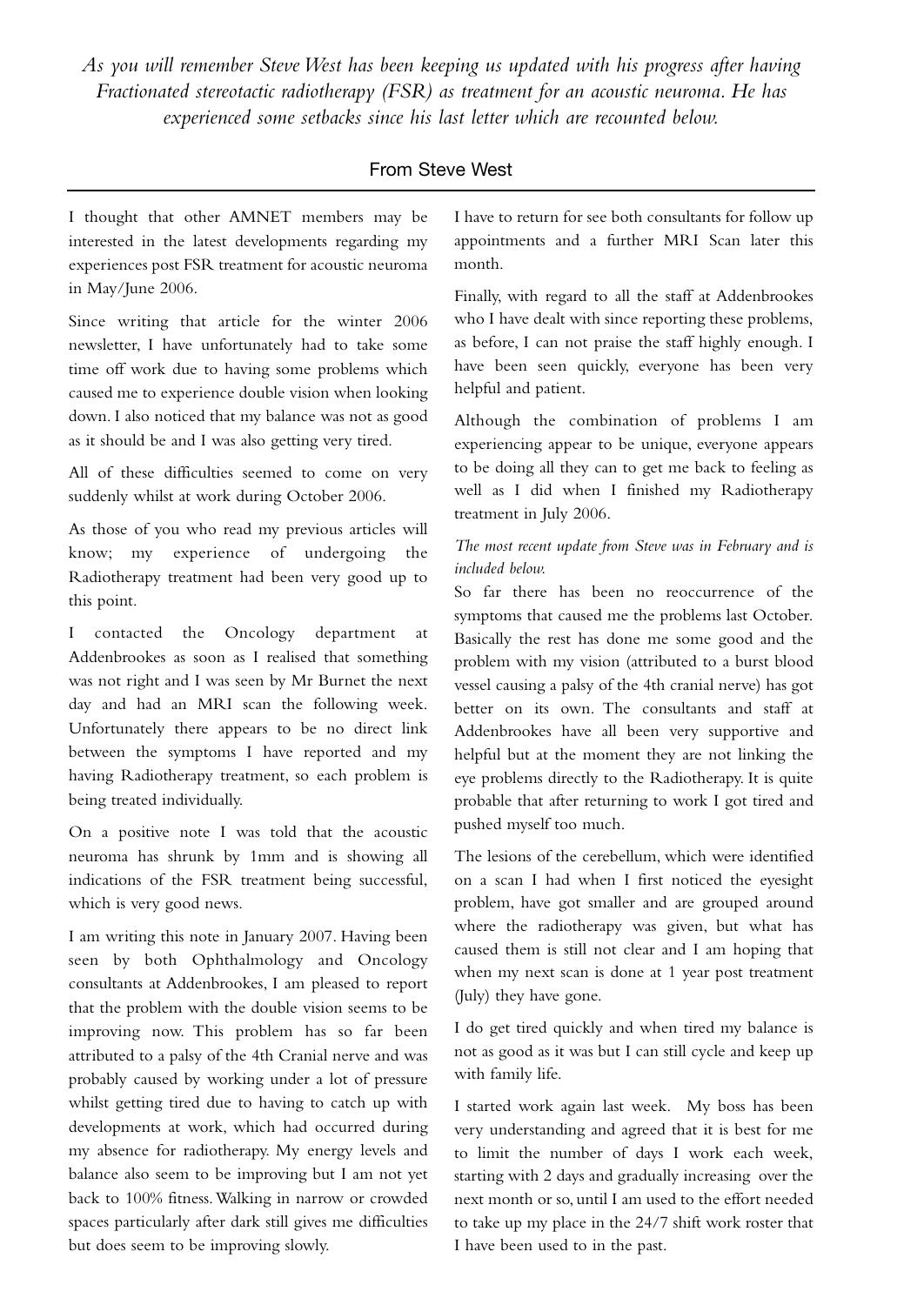*I would like to thank Peter Lawrence for this interesting article which I hope will be helpful to others who find themselves in the position of having to make a decision about treatment choice.*

# **Acoustic neuroma/Vestibular schwannoma. A patient's viewpoint on choices and doctors.**

by Peter Lawrence

**Provisos:** I am a biologist not a medical doctor. I have become a bit of an expert on these things, but it is only an armchair expert, through reading and talking to medics. I have no medical experience and my views should therefore be regarded as suspect — my decision process may be different from that of others.Also note that I paid for these consultations myself, you might not get so many on the NHS.

#### **Diagnosis**

I had some tinnitus for years but had taken no notice, however my trouble really began at Wimbledon in June 2006 when jumping down from a bench,I got my first ever attack of vertigo, the world rotated for a second or so and it was scary.The same day I had some dizziness, so I went to the GP who thought it was a virus and sent me home. But the dizziness came back with a bit of nausea and the GP sent me off to the neurosurgeon, who I asked to see purely because I had seen him years before. I think this was lucky because I don't think most ENT doctors would have sent me for an MRI scan, my hearing was normal and symmetrical and balance tests showed nothing.

Anyway the MRI scan showed a acoustic neuroma of "moderate" size, 1.65 x 1 x 0.8 cm, sitting in the usual space in the cerebello-pontine angle and just touching the cerebellum. As is typical it extended a little into the ear canal. I started to read scientific papers and over the course of the next 3 months saw 4 consultants and changed my plan after each one!

As a scientist I came to realise how poor the data on treatment is. There are no truly objective comparisons between treatments, follow up periods are usually inadequate and groups of patients are not matched. No ideal trials have ever been done, nor probably ever will they would involve getting a large set of patients and randomly assigning them to the different methods of treatment and no treatment, and then following them all up for at least 10-20 years.

#### **Consultant 1 The Neurosurgeon**

The neurosurgeon discussed my treatment, he seemed to be advising microsurgery but warned us of the possible problems: the certain loss of hearing from the usual approach, translabyrinthine which destroys the ear; or if the retrosigmoid approach is used this can spare the ear, but they can't see so easily into the canal, so can't be sure of removing the whole tumour and there is a chance of damaging the cerebellum (it has to be retracted to get at the tumour); or the middle fossa approach, for which my tumour was already too big, which can cause epilepsy. In all cases there is a risk of some 0.5-1% of the operation being lethal, there is a fair chance of having problems with leaking of cerebrospinal fluid,there is about a 3 month

recovery period and they take material from your leg to seal the brain cavity.The neurosurgeon was doing his duty in telling us of all this, but it was daunting. I got the impression I would have to have the operation and I told my friends that this is what I expected. However the neurosurgeon said he would put me on their list but that I should see the oncologist, who specialised in stereotactic fractionated radiotherapy (SRT).

#### **Consultant 2 The Oncologist**

The oncologist was very helpful and understanding and discussed with me two forms of radiation treatment, SRT and gamma knife radiosurgery (GKRS). Scientific papers suggested that both work as well as operations, with less risk, and little danger and in the case of GKSR with only a day off work. But SRT is very recent and GKRS has only been around with the present dose regime for about 15 years. GKRS involves a single large dose of radiation from a huge machine built by Elekta in Sweden, there seem to be only 3 in England, 2 in London, 1 in Sheffield. It has about 200 cobalt sources that produce gamma rays and fancy software to deliver very precisely targeted doses (about 13 gray ( a measure of radiation) at the edge-25 gray at the centre of the tumour) even to funnily shaped tumours. SRT involves usually 30 doses of less than 2 gray (this dose is chosen by cancer therapists as the normal cells can recover from that dose in 24 hours, the efficacy of treatment depending on the greater sensitivity of cancer cells than wildtype ones to the radiation). Each dose would be delivered every day over 30 days, not counting weekends. Targeting would not be as precise as with GKRS. The oncologist gave me a paper from the Heidelberg hospital that showed excellent results with SRT, in which the amount and severity of side effects was lower than with GKRS. I was impressed with this paper and formed the opinion that I should go for SRT. I wasn't worried about doing something over 30 days, as although this was inconvenient what mattered was effective treatment, and also I was hoping to keep my hearing. I did have some worries about SRT however, arising from my reading and discussions with others by mail, especially the Sheffield specialist, who pointed out to me that theoretically SRT shouldn't work on AN because as they grow so slowly there should be little differential sensitivity to radiation. As a biologist I knew experiments are more reliable than theory, so I wasn't too worried by this. However I was concerned about the precision of targeting being lower with SRT than with GKRS (in which a helmet is screwed into the skull to make sure nothing moves, and the precision is ca 0.5mm, as against 1-2mm for the SRT). Although the Heidelberg records were good, some other hospitals had less success, and the linear accelerators used were varied and might vary in precision and evenness of spread of dose delivery.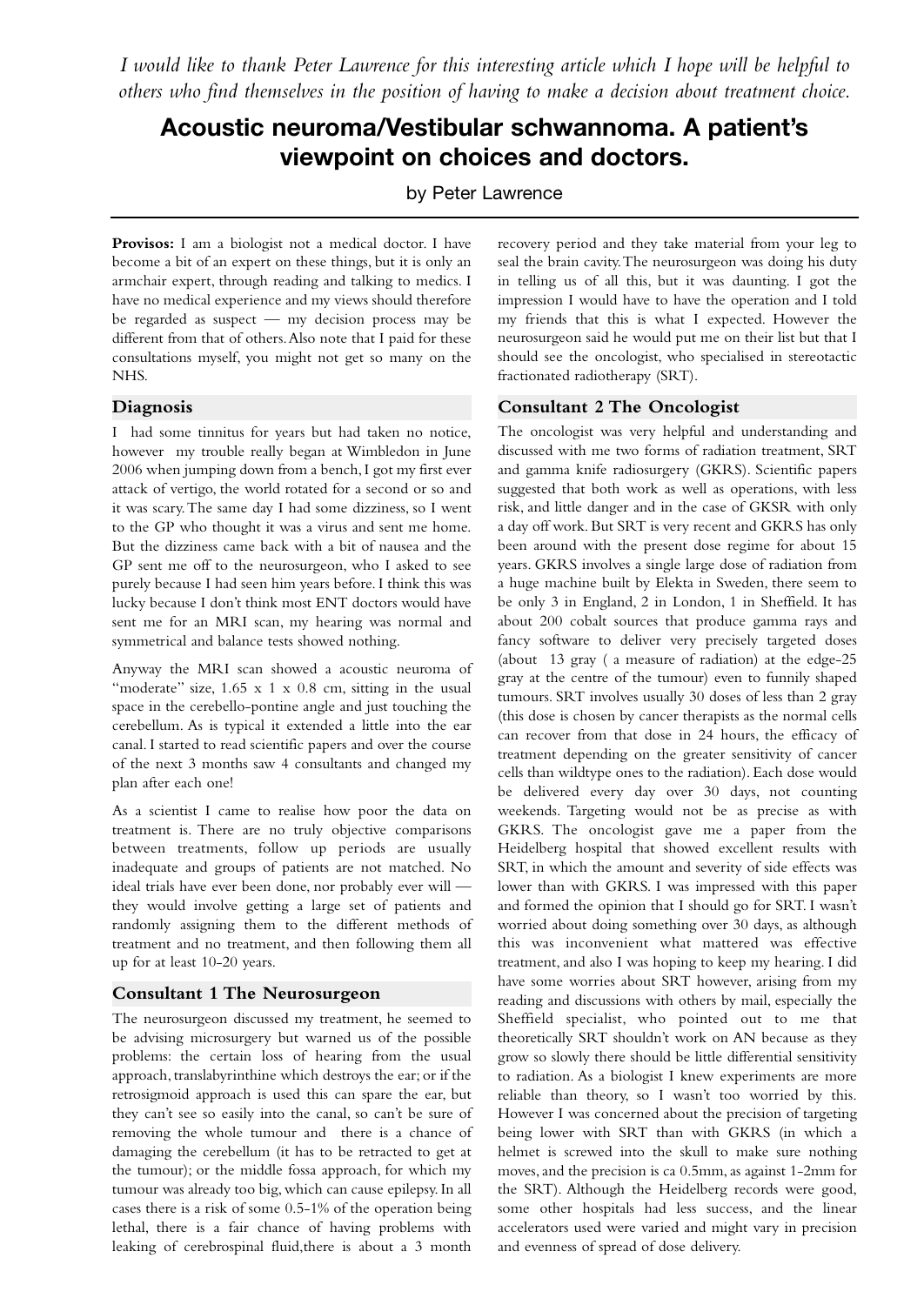The oncologist advised I should seek help in choosing between the two forms or radiation treatment and sent me off to the gamma knife expert.

#### **Consultant 3 The Gamma Knife Expert**

My meeting with the gamma knife expert, in Harley Street was only 15 minutes, although I didn't know this at the beginning, so it was perhaps unfortunate for me that he did his PhD in our lab years ago and much of my expensive interview was spent reminiscing. However it was his opinion I wanted, and he advised GKRS, it had a longer record, made theoretical sense and was more precise. He treats people at the Cromwell in London. I therefore left there with the plan to do GKRS!

#### **A new thought**

However I was now wondering whether to check whether my AN was growing before treatment.The neurosurgeon had written to me advising me "not to have GKRS until there was documented growth" and I knew that follow up studies for as long as 3 years on untreated ANs were showing that some 60-70% of the things were not growing. There were even estimates that 5-10% of these aliens actually get smaller on their own! There was also the interesting matter of frequencies: the proportion of the population who go to doctors with symptoms was about 12 per million per year, but the incidence of ANs, estimated from the growing number of MRIs being done for all kinds of other reasons, was 700-800 per million.This seemed to mean that a lot of ANs didn't come to the notice of doctors at all. Not only that, I didn't have much in the way of symptoms, my dizzy spells and even my tinnitus were going away, and I began to suspect I would be worse after any kind of treatment, and therefore wondered if I could delay it so I could continue to enjoy my present quality of life for longer. I asked the gamma knife expert and he said he thought I should have the treatment directly, it hadn't got to that size by doing nothing and there was a good chance it would grow more and cause trouble.

So now I have seen 3 consultants and I have made 3 decisions, all different. I have been reading papers and have learnt more than I am writing here. But I noted that each consultant favoured "their" treatment, that my tumour seemed ideal for all three and each felt confident in their ability to treat me.

By now I was wondering where I should have the GKRS and in comparing the different Elekta machines I got in contact again with the Sheffield specialist, where they have an Elekta 4C machine (the nearly-latest version). I was impressed by his letter to me, and resolved to go and see him to discuss treatment.

#### **The Sheffield Specialist**

The Sheffield specialist is both a neurosurgeon and a gamma knife expert and had published a nice and encouraging paper on the AN cases in Sheffield.There is a GKRS centre there, it was the first one established in the UK. He is a cautious uncertain kind of doctor, the kind I appreciate.Too much confidence makes me insecure.After having looked at my scans he advised I should consider having no treatment until growth was monitored. And then, if it were growing, to have gamma knife, he showed me the precision they can achieve with the dose on the

computer. GKRS involves two nights in hospital with treatment on one day.

So now its January 2007. I had my first scan in September 2006. In March it will be 6 months and I will have another scan and see if its growing. Fourth big doctor, fourth plan. I checked this plan with all 3 previous consultants and all have concurred it's a fair plan, even the gamma knife expert who seemed to change his mind on the need for immediate action.

#### **Some matters that come up in discussions.**

- The neurosurgeons argue that in most cases they remove the tumour and after a five year period the patient is discharged.This they say is a big advantage, as the radiation treatment does not remove the tumour and you know it is there the rest of your life, maybe going to wake up and do damage.You need periodic scans and psychologically this is not pleasant.
- However the radiation doctors point out that they find themselves irradiating patients who have come to them after failed neurosurgery and they say that the rate of recurrence after microsurgery is some 3-5% and this is the same rate of recurrence they get after radiation.
- The neurosurgeons riposte is that radiation follow ups are not long enough, particularly for patients who are young when first treated.
- The gamma knife people say the risks and damage to facial nerves are less than with neurosurgery, they point out the operation is much nastier for the patient than the irradiation.
- The neurosurgeons say that the irradiation damages the tissue so that operating afterwards is more difficult and more liable to damage. Having talked to a couple of other neurosurgeons my impression is that this is true, but its not clear how much of a factor in decision making this should be.
- The neurosurgeons point out that irradiation can make benign cells malignant,
- The radiation doctors say that numerically the risks are vanishingly small and the number of documented cases that are definitely due to the irradiation worldwide is only 1 or 2.This argument is probably more of a worry for young patients with many years to go, (the risk is constant per year).

The most objective comparison between microsurgery and GKRS (a study of two groups of similar patients at the same hospital, one undergoing surgery, the other radiosurgery, followed up over a period of 1-5 years) was published last summer 2006 from the Mayo Clinic, it concluded much in favour for GKRS for all tumours less than about 2 cm, provided that nothing bad was going happen after GKRS beyond the 5 year follow up period, and this they couldn't be sure of, but it looks a fair bet that it won't. With this proviso they concluded "GKRS should be considered the best management strategy for the majority of AN patients"

Who knows if I have made the best decision, it is unknowable. In time I suppose I will know if I regret it. But my story shows how important it is to see various doctors and hear different sides of the argument. Treating AN is not really science, it's a mixture of craft and experience and crystal ball gazing. Since all the doctors now reiterate "the patient must decide" I think it helps the patient to get the various viewpoints, it certainly seemed to have helped me.